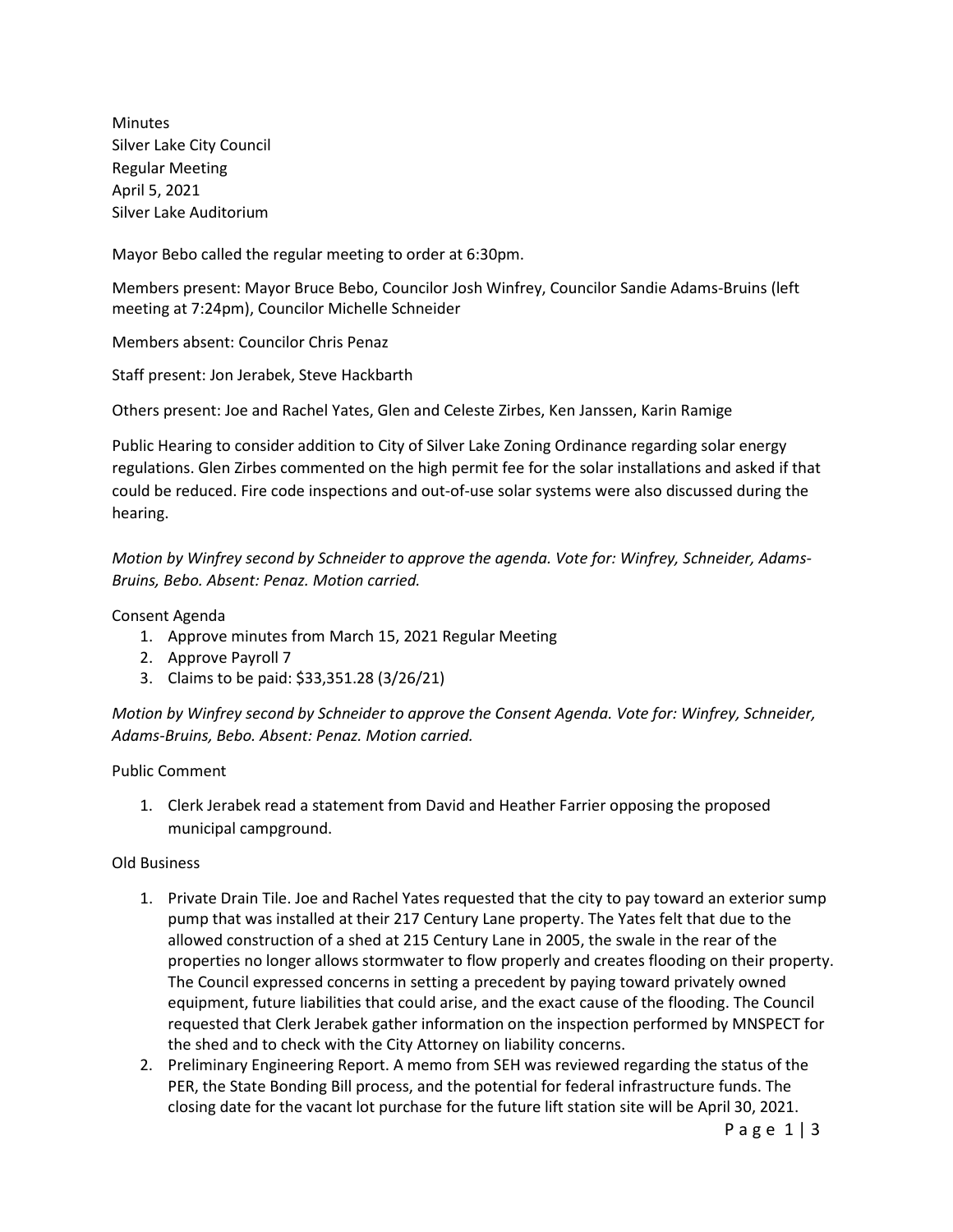3. First Reading of Ordinance 98: An Ordinance Adding Solar Energy Regulations to the Silver Lake Municipal Zoning Code. The ordinance will regulate the types, locations, and process of installation of solar energy systems within city limits. The Council will review and vote on the ordinance at the next meeting.

Councilor Adams-Bruins departed from the meeting at 7:24pm.

- 4. Municipal Campground. The Council discussed holding a public hearing to allow for public input after a petition was received opposing the campground and the statement by David and Heather Farrier. The Council requested that an expense and revenue budget be prepared by the City Office.
- 5. Main Street Lots Sale. Clerk Jerabek presented an option to sell the Main Street lots via an auction. This would limit City control on what would be developed and in what timeframe but would allow for a faster sale. The Council agreed that they would rather have more development control than selling the lots faster. *Motion by Winfrey second by Schneider to have the lots listed with a realtor under a one-year listing agreement. Vote for: Winfrey, Schneider, Bebo. Absent: Adams-Bruins, Penaz. Motion carried.*

## New Business

- 1. 2021 Budget Progress. The expense and revenues budgets through February were examined for all city funds. The Council posed questions regarding PERA and HSA contributions year-to-date amounts.
- *2.* Ambulance Rates. Chief Hackbarth presented a request to increase the Ambulance run rate to \$1,300 and mileage rate to \$23 per mile from current rates of \$900 per run and \$18 per mile. The original request was for \$1,896 per run and \$38 per mile. The Council also reviewed a Treat No Transport (TNT) fee option for individuals who choose not to be transported. Government provided insurance payments, the billing process, and uncollectable debts were discussed. *Motion by Winfrey second by Schneider to approve raising the Ambulance run rate to \$1,000 and the mileage fee to \$23 per mile. Vote for: Winfrey, Schneider, Bebo. Absent: Adams-Bruins, Penaz. Motion carried.* Clerk Jerabek asked for Council guidance on paying Ambulance personnel run rate pay for extra duties performed. The Council requested that Chief Hackbarth and Assistant Chief Schneider present at the next meeting how many hours per month the department would need.
- 3. Clarke Environmental Mosquito Management Agreement. The Council reviewed options for eleven treatments (\$4,389) or fifteen treatments (\$5,490) for 2021. In 2020, the city paid \$4,389 for 11 treatments. Hutchinson, Lester Prairie, and Winsted utilize Clarke Environmental for their mosquito management. *Motion by Winfrey second by Schneider to approve the one-year Clarke Environmental Mosquito Management agreement for eleven treatments in the amount of \$4,389. Vote for: Winfrey, Schneider, Bebo. Absent: Adams-Bruins, Penaz. Motion carried.*
- *4.* Variance Fee Refund Request. Clerk Jerabek requested that the Council refund the variance fee application of \$150 to Brian and Tiffany Mikolichek as the Council approved to purchase the lot included in the variance. *Motion by Winfrey second by Schneider to approve the refund of \$150 to Brian and Tiffany Mikolichek. Vote for: Winfrey, Schneider, Bebo. Absent: Adams-Bruins, Penaz. Motion carried.*

Meeting closed at 7:45pm.